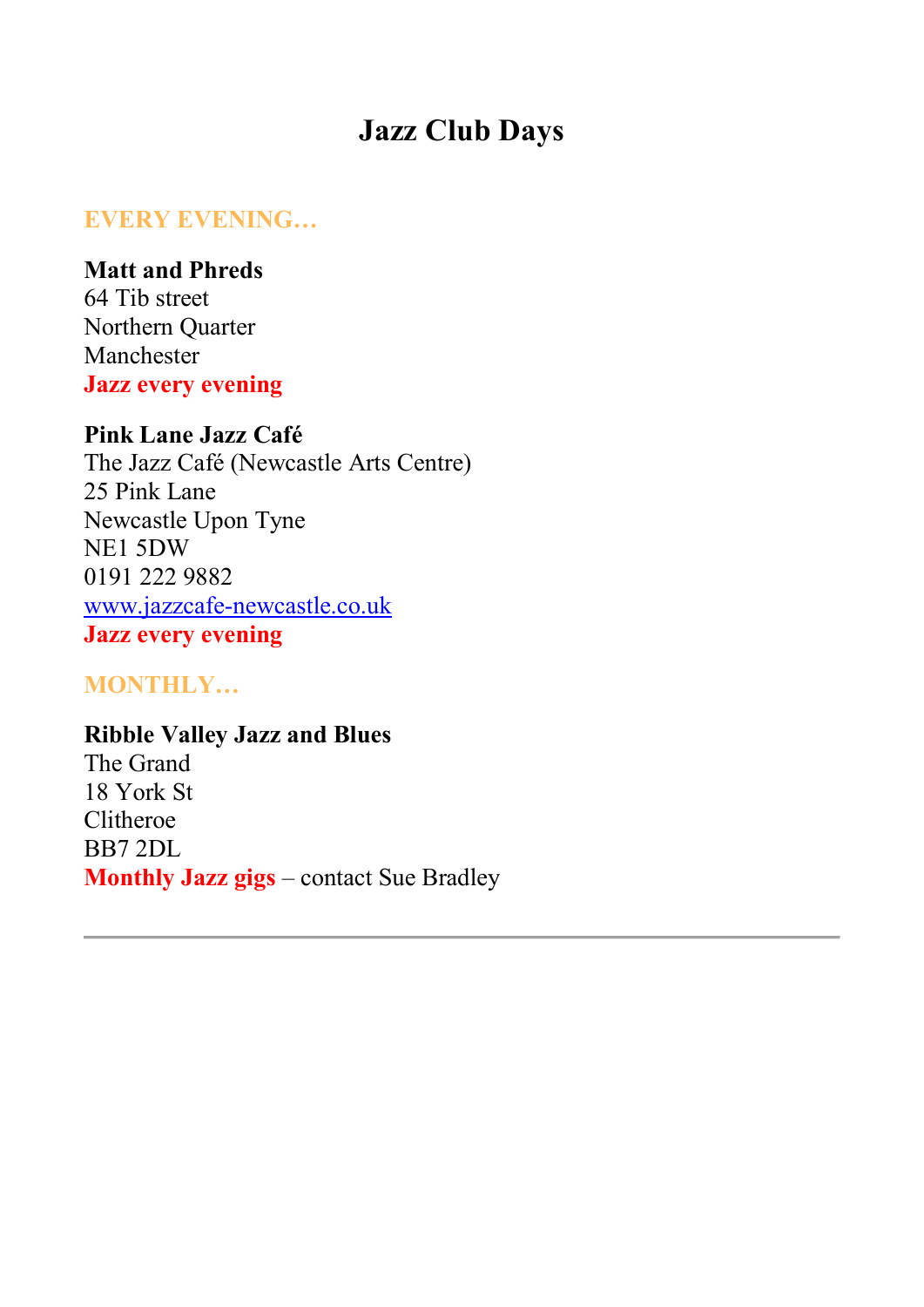# **JAZZ ON SATURDAYS…**

#### **Jazz at the Spa**

Boston Spa Trustees Hall High Street Boston Spa Leeds Traditional/mainstream jazz [www.jazzinthespa.co.uk](http://www.jazzinthespa.co.uk/) 01932 842636; 01932 842544; 01932 844898 **Jazz every Saturday**

#### **Jazz@HEART**

Headingley Enterprise and Arts Centre [lesley@jazz-at-heart.org.uk](javascript:;) 0113 275 4548 [admin@heartcentre.org.uk](javascript:;) Bennett Road Headingley Leeds LS6 3HN **Monthly jazz on Saturdays**

#### **Jazz in Hornby**

Hornby Village Institute Main Street Hornby Lancaster LA2 8JR 015242 22227 Email: [info@hornbycrc.co.uk](javascript:;) [https://www.jazznorthwest.co.uk/s\\_ashton.htm](https://www.jazznorthwest.co.uk/s_ashton.htm) **Monthly jazz on Saturdays**

**JazzLeeds Meanwood Valley Farm Barn** Sugarwell Road Leeds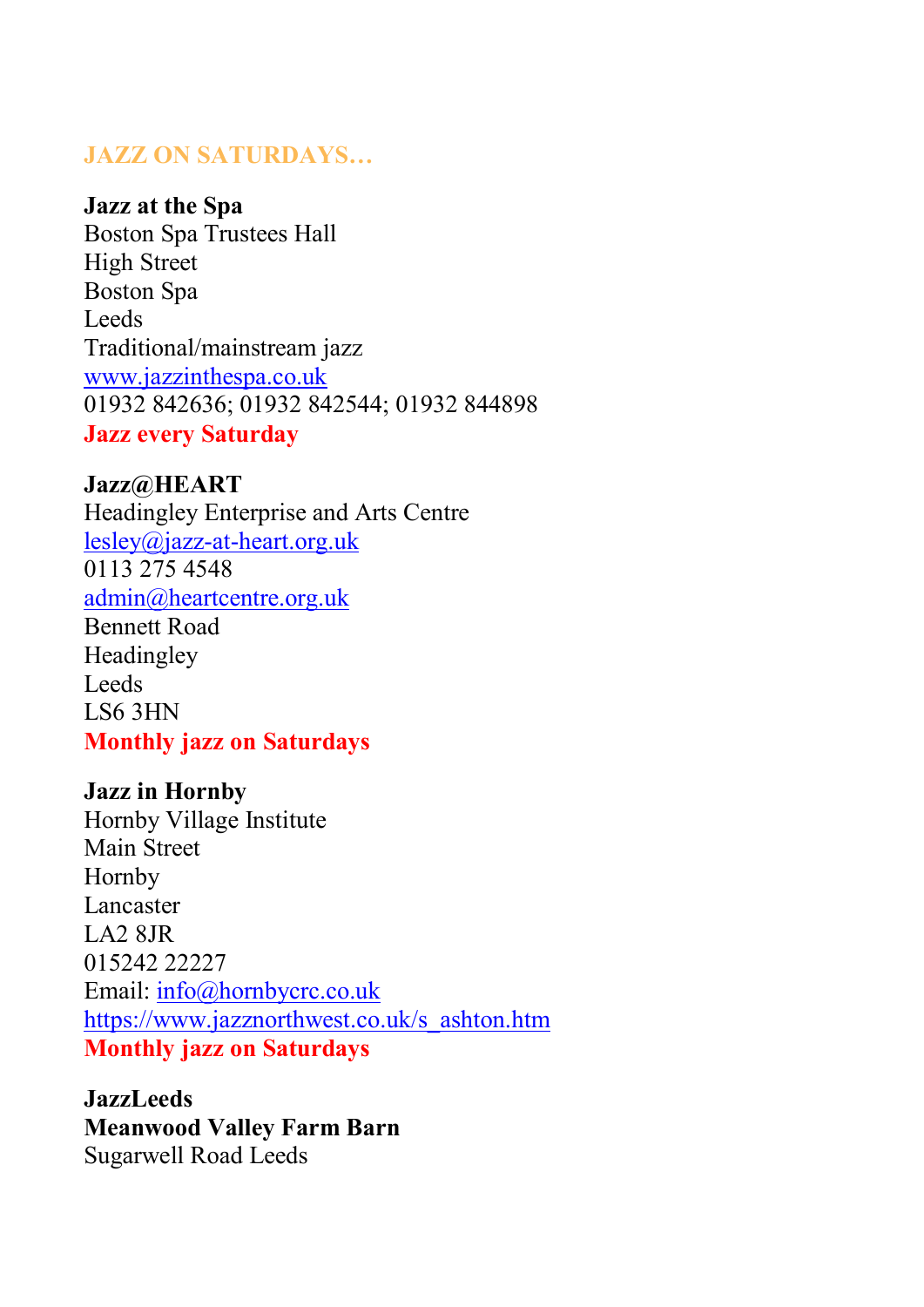Leeds LS7 2QG **Monthly Jazz Jam sessions on Saturday afternoon**

### **Parr Jazz**

Ma Boyle's Alehouse & Eatery Tower Building 7 Tower Gardens Liverpool L3 1LG 0151 236 0070 [www.parrjazz.co.uk](https://www.parrjazz.co.uk/) **Jazz every Saturday**

# **The Globe (Jazz.Coop) – Newcastle**

The Globe 11 railway Street Newcastle upon Tyne NE4 7AD Mostly mainstream and modern jazz [https://theglobenewcastle.bar/whats-on](https://theglobenewcastle.bar/whats-on/) **Jazz every Saturday**

**The Keys restaurant** Bryam Street Huddersfield 01484 516677 [www.keysrestaurant.com](https://thekeyshuddersfield.uk/events/) run by Ben Crossland

**Wigan Jazz Club** Ex-servicemen's club Vauxhall Road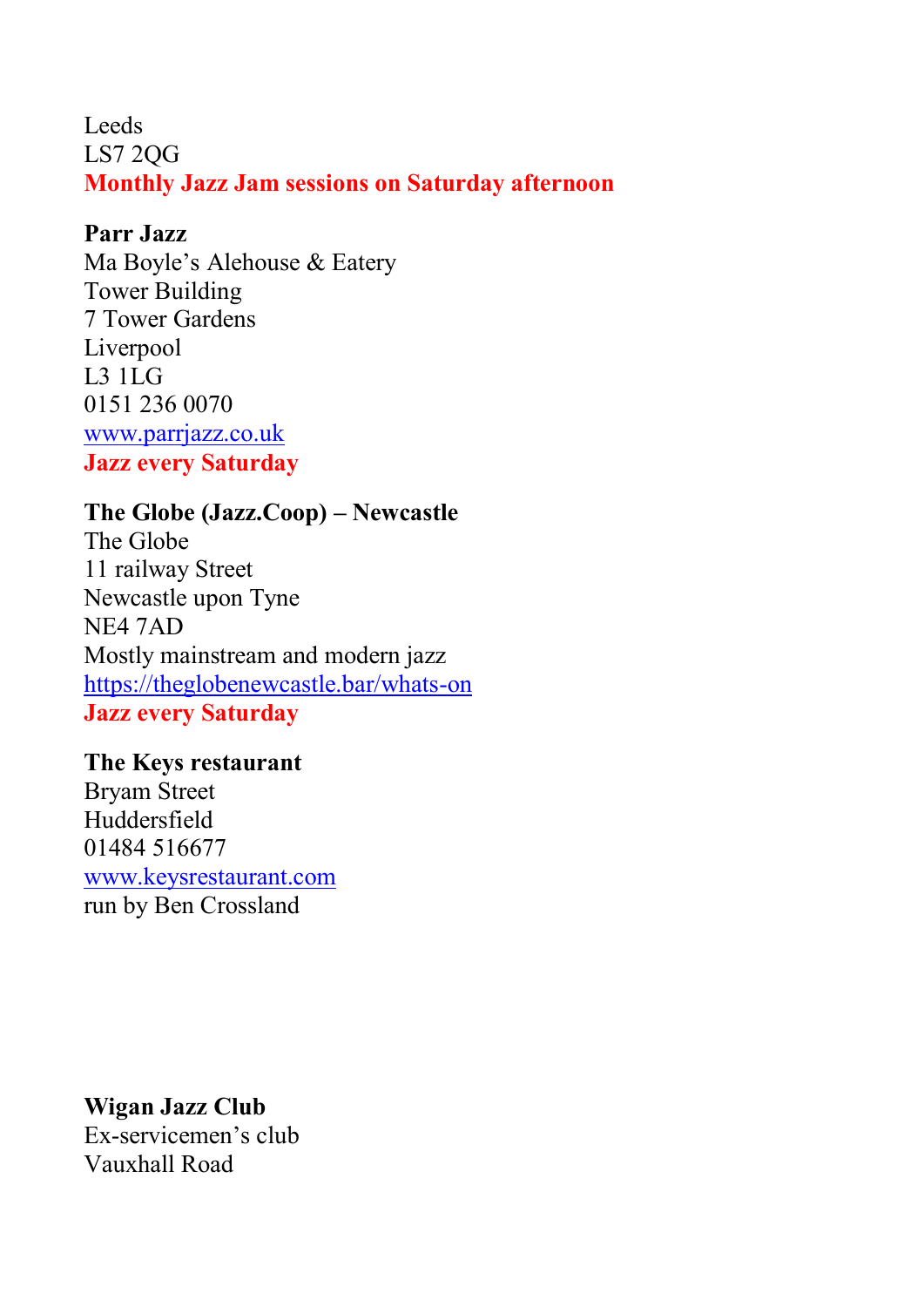Wigan WN1 3LU [www.wiganjazzclub.co.uk](https://www.wiganjazzclub.co.uk/) **Monthly jazz on Saturdays**

# **Zeferellis**

Compston Road Ambleside Cumbria LA22 9AD 015394 33845 [www.zeffirellis.com/live-music](https://www.zeffirellis.com/live-music) [enquiries@zeffirellis.com](javascript:;) **Jazz every Saturday**

# **JAZZ ON SUNDAYS…**

# **Darlington Jazz Club**

The Forum Music Centre Borough Road Darlington DL1 1SG [www.darlingtonjazzfestival.co.uk](https://www.darlingtonjazzfestival.co.uk/) 07538 772368 [darlingtonjazzfestival@live.com](javascript:;) **Jazz club on Sundays**

**Head of Steam** 12 Mill Hill City Centre Leeds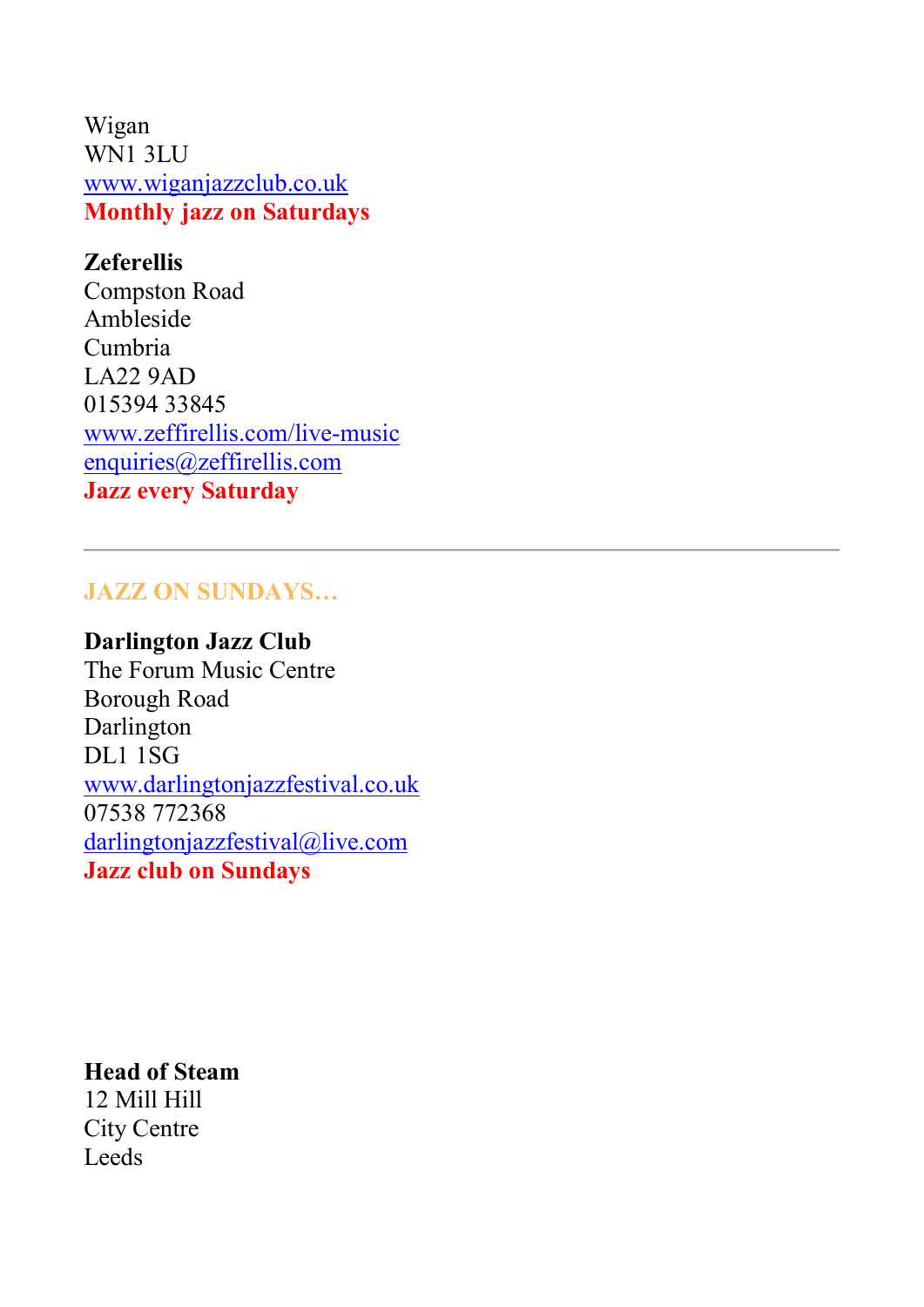LS1 5DQ (5 Mins from station) **7:30 pm start every Sunday** Bands led by Brendan Duffy. (Free)

# **Jazz.Coop – Newcastle The Globe**

11 railway Street Newcastle upon Tyne NE4 7AD [https://theglobenewcastle.bar/whats-on](https://theglobenewcastle.bar/whats-on/) **Jazz every Sunday**

**JazzLeeds Meanwood Valley Farm Barn** Sugarwell Road Leeds Leeds LS7 2QG **Weekly jazz and vocal workshops on Sunday mornings**

**JazzLeeds SevenArtspace** 31 Harrogate Road Chapel Allerton Leeds LS7 3PD 0113 26 26 777 **JazzLeeds runs jazz and blues gigs every Sunday afternoon** (at Seven Arts 1:30-4pm at Seven Artspace)

**Jazz North East The Bridge Hotel** Castle Garth Newcastle (Metro: Central Station)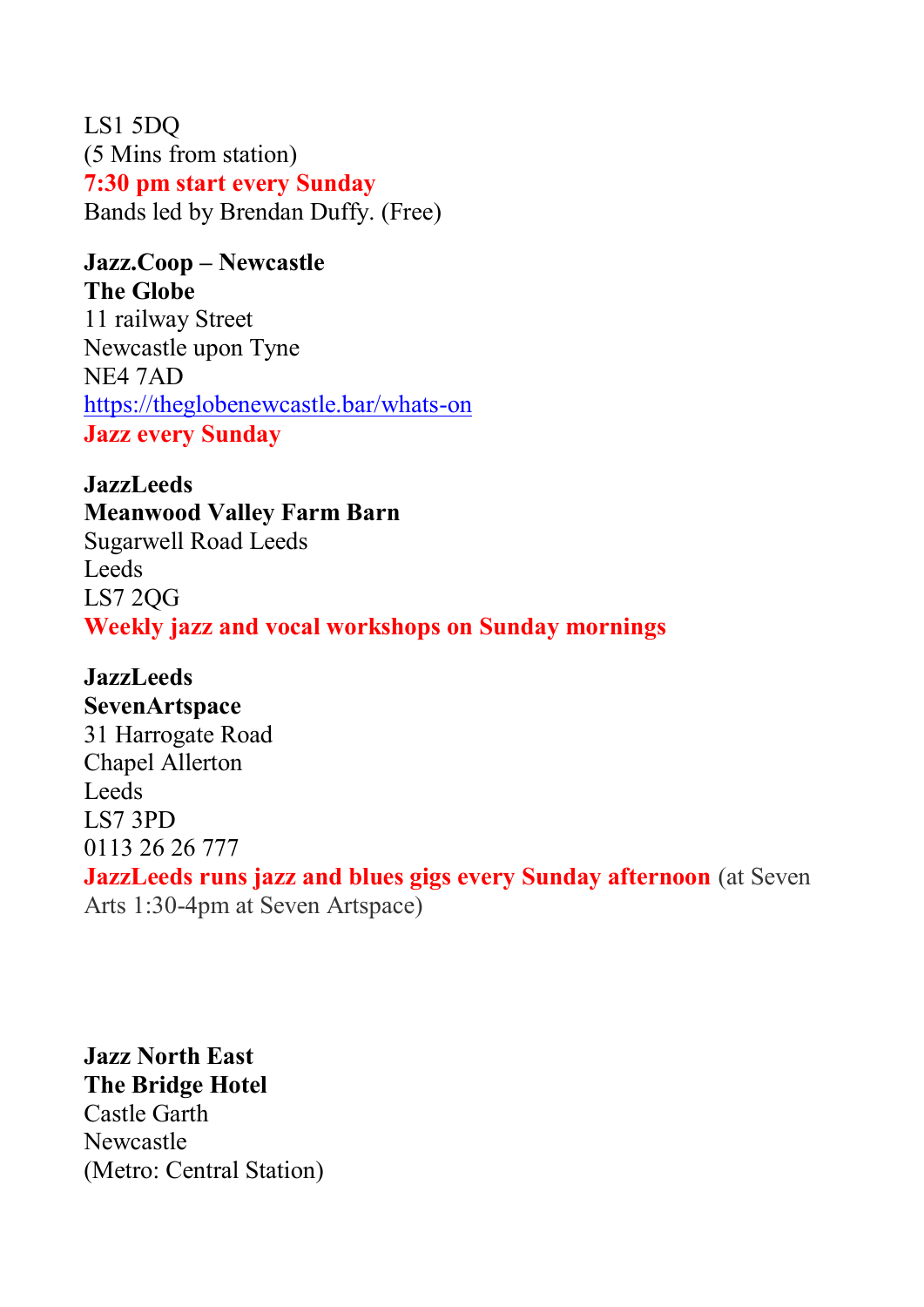[www.jazznortheast.co.uk](https://www.jazznortheast.co.uk/) 0191 232 6400 **Jazz on Sunday evenings** (and some Fridays)

**Sela Bar Leeds** 20 New Briggate Leeds LS1 6NU 0113 242 9442 <https://twitter.com/SelaBarJazzJam> **Every Sunday evening** – run by Rory Mann (band plus jam)

# **JAZZ ON MONDAYS…**

**Jazz@HEART** Headingley Enterprise and Arts Centre [facebook page](https://www.facebook.com/Jazz-at-Heart-184374588253443/) [lesley@jazz-at-heart.org.uk](javascript:;) 0113 275 4548 [admin@heartcentre.org.uk](javascript:;) Bennett Road Headingley Leeds LS6 3HN **Monthly jazz on Mondays**

#### **Jazz at the Phoenix Inn**

75 George Street York YO1 9PT (Immediately inside Fishergate Bar)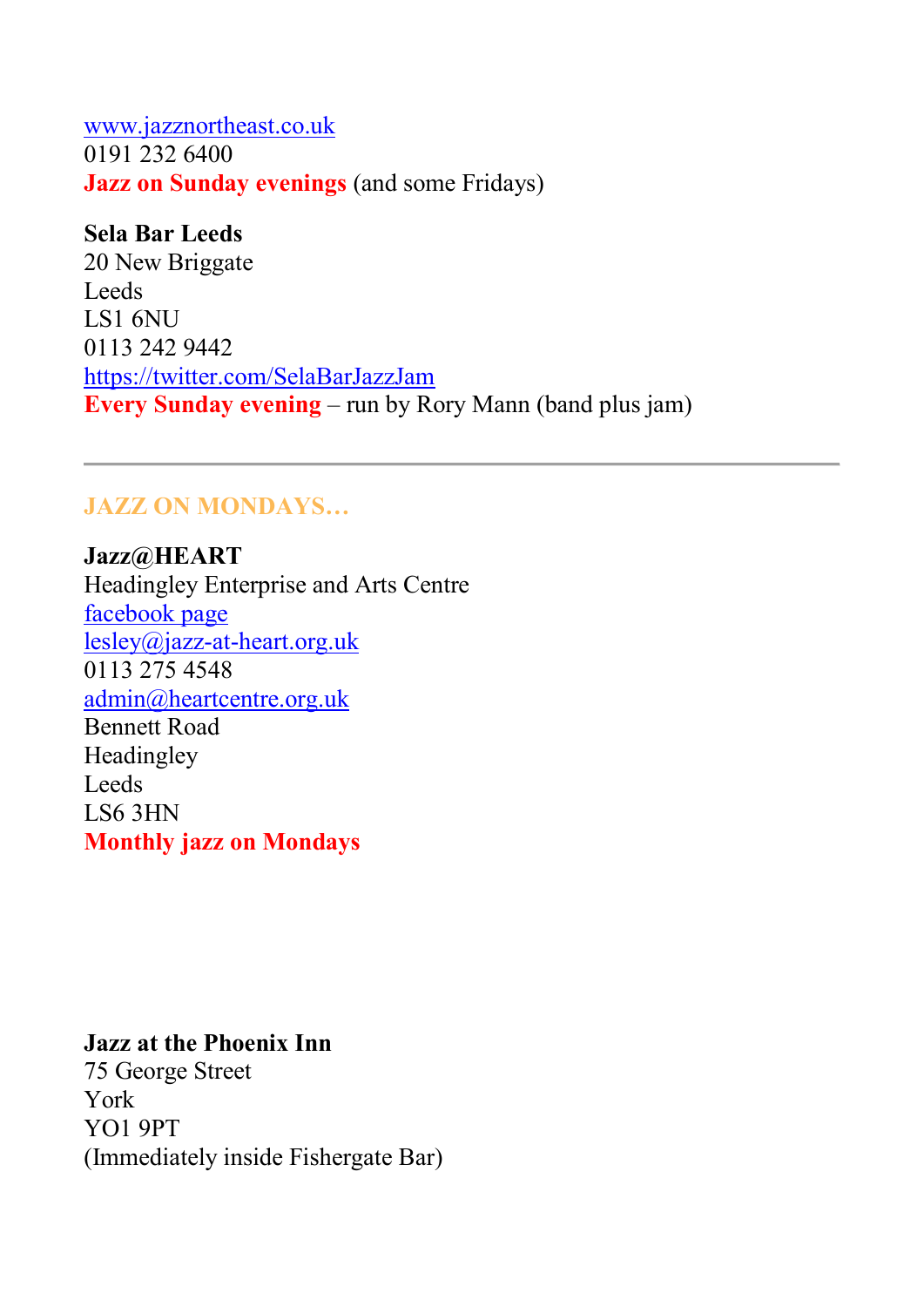01904 656 401 and 08721 077077 **1st and 3rd Mondays of month**

#### **NQ jazz Manchester**

The Yard, 11 Bent Street, Manchester M8 8NF The Stoller Hall, Hunts Bank, Manchester M3 1DA **jazz every Monday at both The Yard and Stoller Hall in Manchester** (Contact Keiran Matthews)

# **JAZZ ON TUESDAYS…**

**Jazz@HEART** Headingley Enterprise and Arts Centre [lesley@jazz-at-heart.org.uk](javascript:;) 0113 275 4548 [admin@heartcentre.org.uk](javascript:;) Bennett Road Headingley Leeds LS6 3HN **Some monthly jazz on Tuesdays** (check club for details)

### **Sela Bar Leeds**

20 New Briggate Leeds LS1 6NU 0113 242 9442 <https://twitter.com/SelaBarJazzJam> **Every Tuesday evening** – run by James Mainwairing

# **JAZZ ON WEDNESDAYS…**

**Jazz.Coop – Newcastle The Globe** 11 railway Street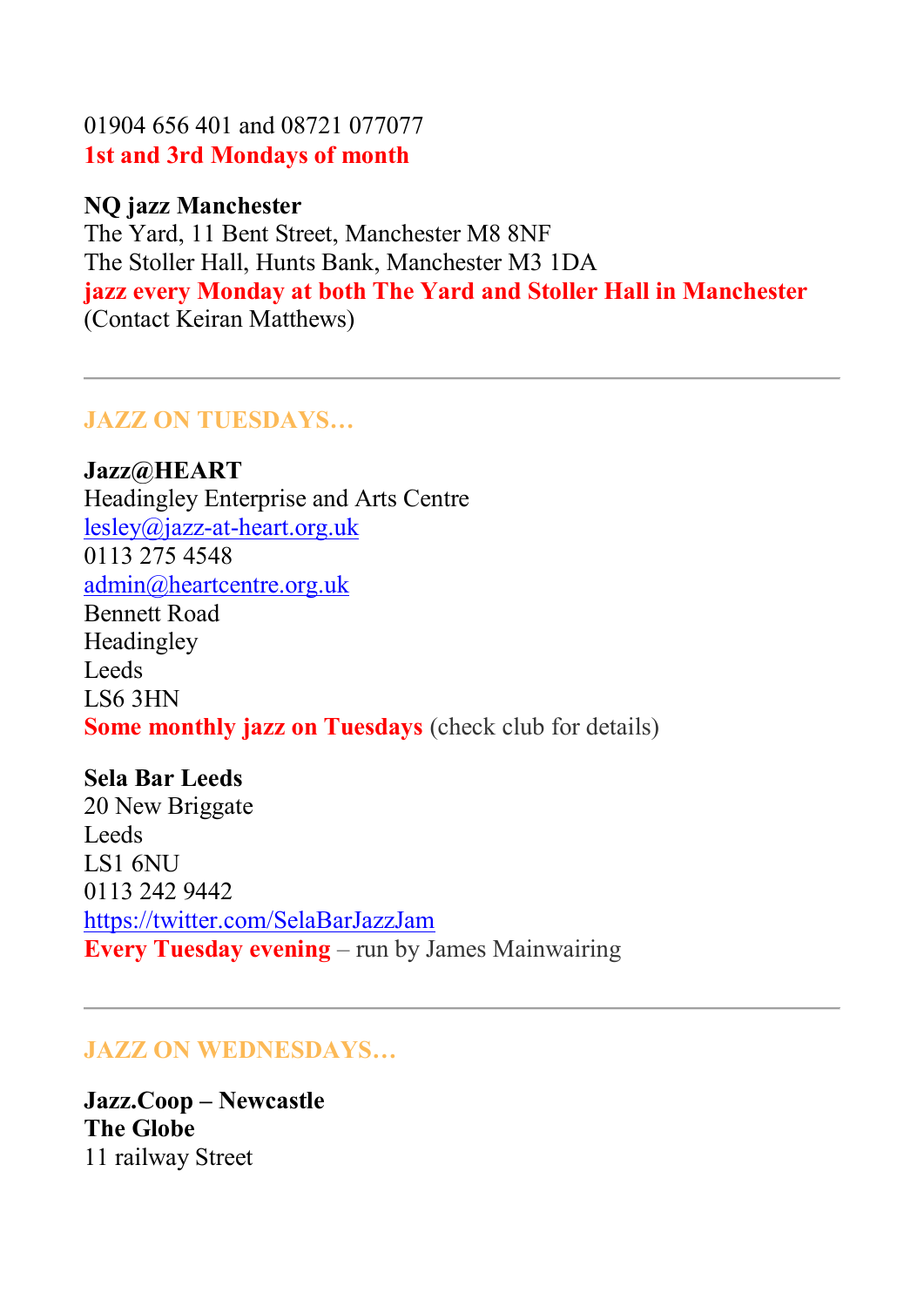Newcastle upon Tyne NE4 7AD [https://theglobenewcastle.bar/whats-on](https://theglobenewcastle.bar/whats-on/) **Open mic and jam sessions every Wednesday**

# **Head of Steam**

St George's Square Huddersfield HD1 1JB 8:30 pm start – bands led by Paul Smith. (Free) **Jazz every Wednesday**

### **Hull Jazz**

YPI Social and Sports Club Contemporary jazz [https://hulljazzfestival.co.uk](https://hulljazzfestival.co.uk/) 01482 346239 or 07734 778247 Contact: Dave Ellis **Monthly jazz on Wednesdays**

### **Jazz at the Lescar**

The Lescar Hotel Sharrowvale Road Hunters Bar Sheffield S11 8ZF Contact: Jez Matthews [jezm@jezm.f9.co.uk](javascript:;) [https://www.jazzatthelescar.com](http://www.jazzatthelescar.com/) **Jazz every Wednesday**

### **Scarborough Jazz**

[www.scarboroughjazz.co.uk](https://www.scarboroughjazz.co.uk/) The Cask Inn Cambridge Terrace Scarborough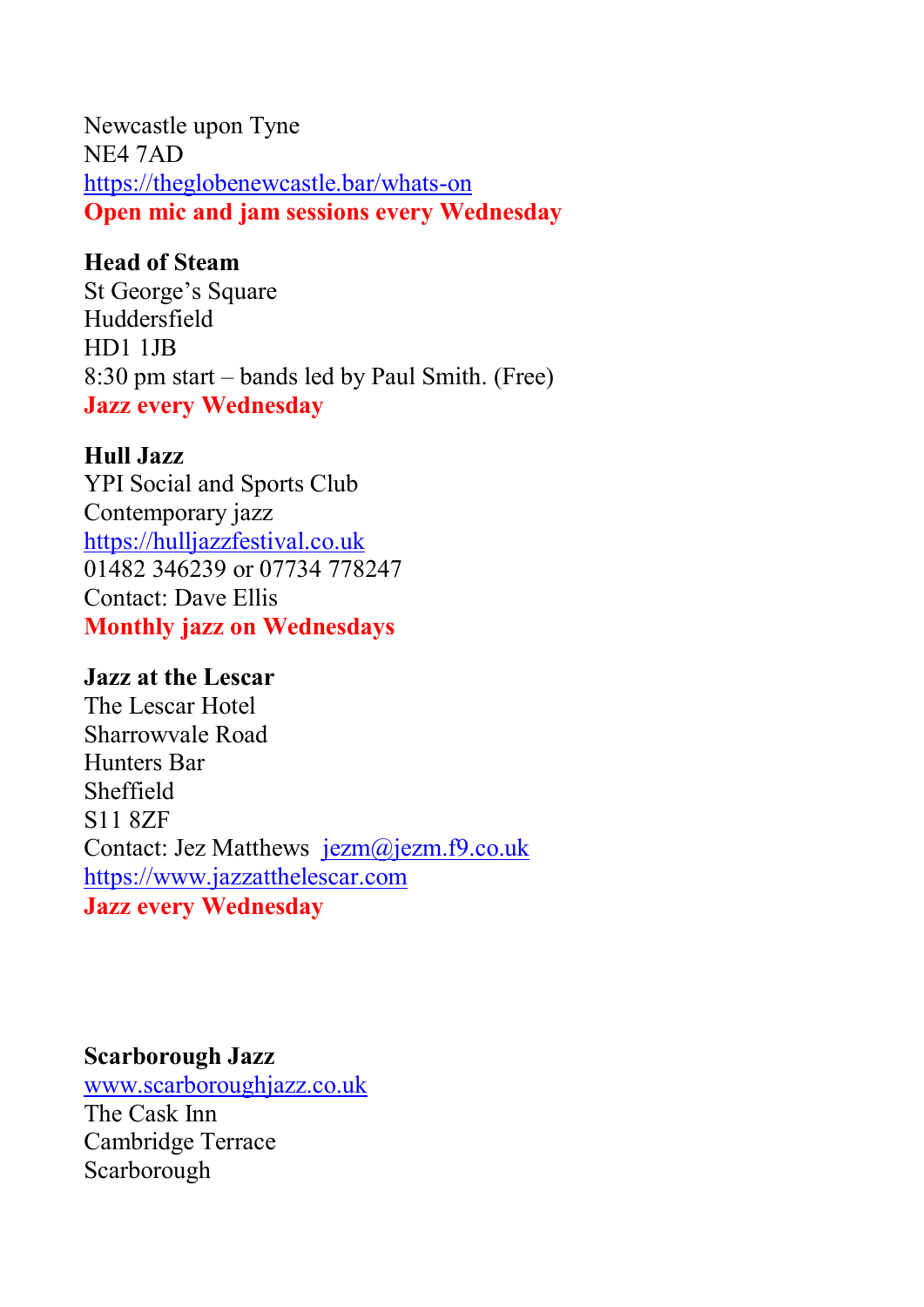North Yorkshire YO11 2LQ Contemporary jazz 01723 500570 or 01723 379 818 **Jazz every Wednesday**

# **The Domino Club** 7 Grand Arcade Leeds LS1 6PG [www.thedomino.co.uk](https://www.thedomino.co.uk/) Contact Ryan Dewarne: [ryan@thedomino.co.uk](javascript:;) **Jazz on Wednesday, Thursday, and Friday nights**

# **JAZZ ON THURSDAYS…**

**Independent on Holmeside in Sunderland** 27-28 Holmeside Sunderland SR1 3JE **Jazz every Thursday** – free admission (Live acts and DJs playing Jazz from across the genre's many off-shoots.) [www.independentsunderland.com](https://www.independentsunderland.com/) or [facebook](https://www.facebook.com/events/1563294573989711)

### **Hyde Park Jazz Club**

Hyde park book club 27-29 Headingley lane Headingley Leeds LS6 1BL **Jazz every Thursday evening** – run by Tom Kettleton – Leeds contemporary bands plus jam session. (Also gigs on other days).

**Jazz Leeds Seven Artspace** 31 Harrogate Road Chapel Allerton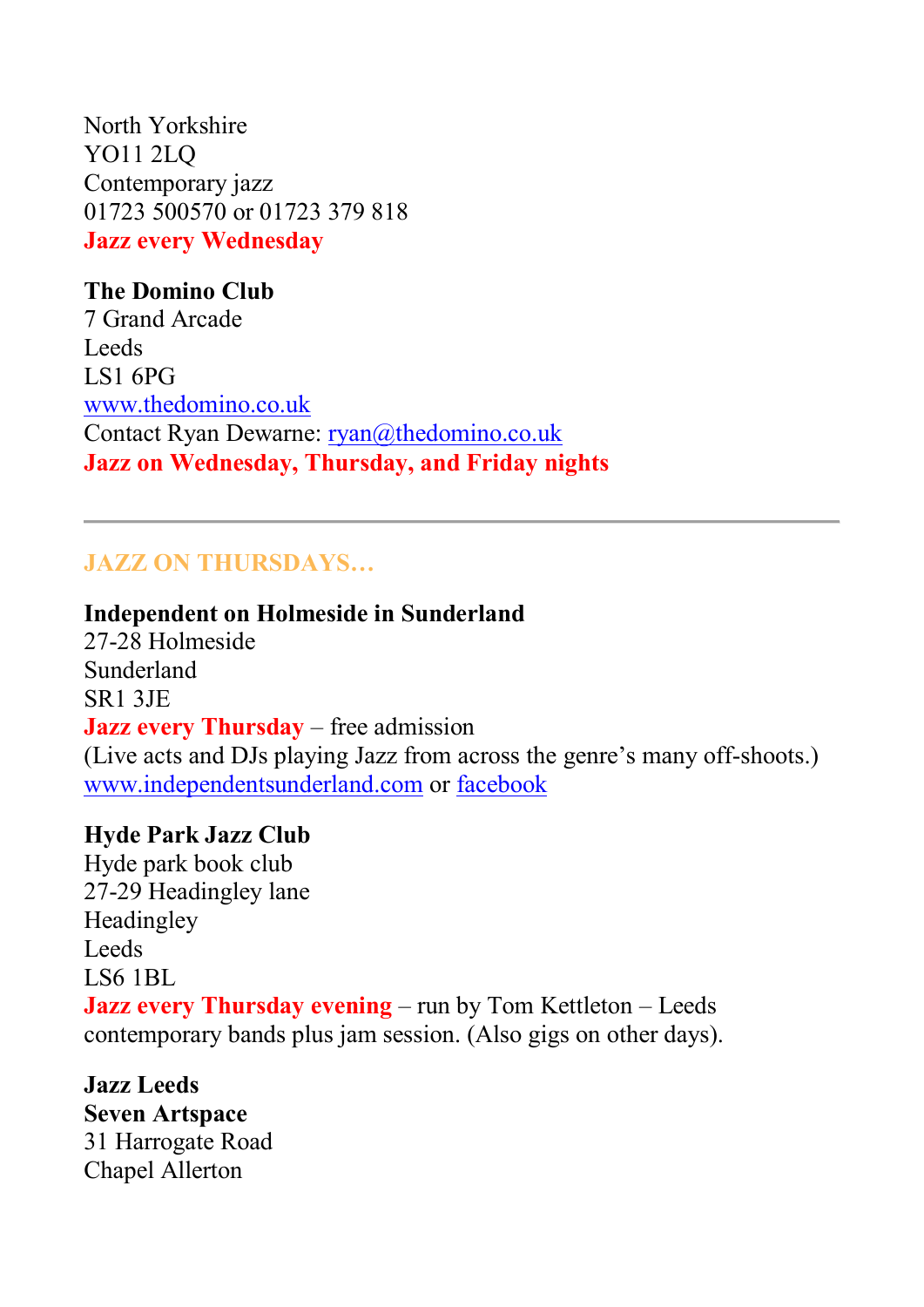Leeds LS7 3PD 0113 26 26 777 [www.jazzleeds.org.uk](https://www.jazzleeds.org.uk/) **Jazz, fortnightly, on Thursday evenings**

# **The Domino Club**

7 Grand Arcade Leeds LS1 6PG [www.thedomino.co.uk](https://www.thedomino.co.uk/) Contact Ryan Dewarne: [ryan@thedomino.co.uk](javascript:;) **Jazz on Wednesday, Thursday, and Friday nights**

#### **The Globe (Jazz.Coop) – Newcastle**

The Globe 11 railway Street Newcastle upon Tyne NE4 7AD <https://theglobenewcastle.bar/whats-on> **Folk Meets Jazz, monthly on first Thursday 8 pm Indigo Jazz Voices, monthly on second Thursday 8 pm**

# **JAZZ ON FRIDAYS…**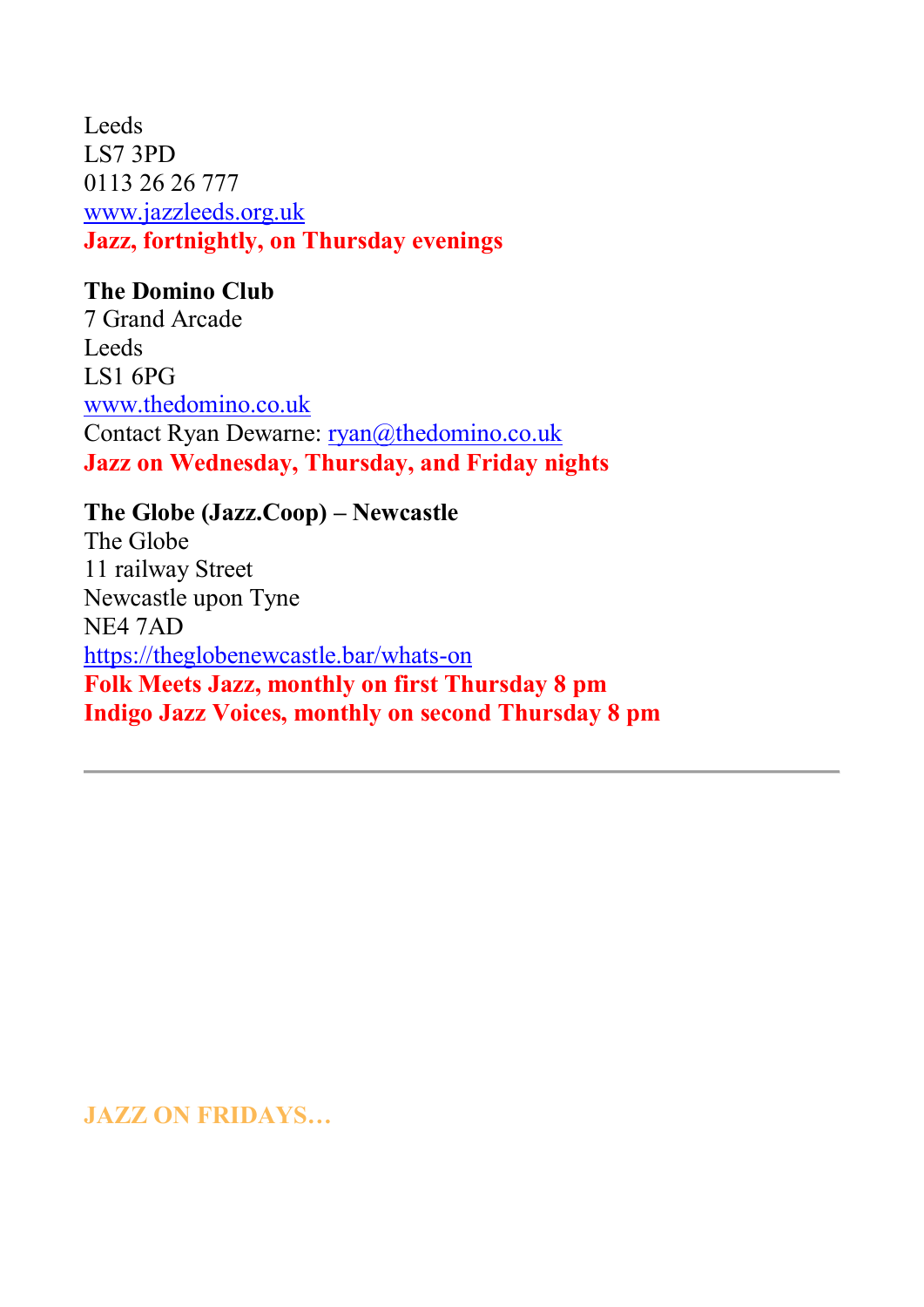# **JATP Bradford**

Latvian Club 5 Clifton Villas Bradford BD8 7BY Contemporary jazz [http://jatpjazz.blogspot.co.uk](https://jatpjazz.blogspot.co.uk/) 01274 546235 07504 994885 **Monthly jazz on Fridays**

#### **Jazz@HEART**

Headingley Enterprise and Arts Centre [lesley@jazz-at-heart.org.uk](javascript:;) 0113 275 4548 [admin@heartcentre.org.uk](javascript:;) Bennett Road Headingley Leeds LS6 3HN **Monthly jazz on Fridays**

#### **Jazz at Davenham**

Davenham Theatre 59 Church Street Davenham Northwich Cheshire CW9 8NF 01606 74502 & 44253 **Monthly jazz on Fridays**

#### **Saltburn Jazz**

Saltburn Community Arts Association Albion Terrace,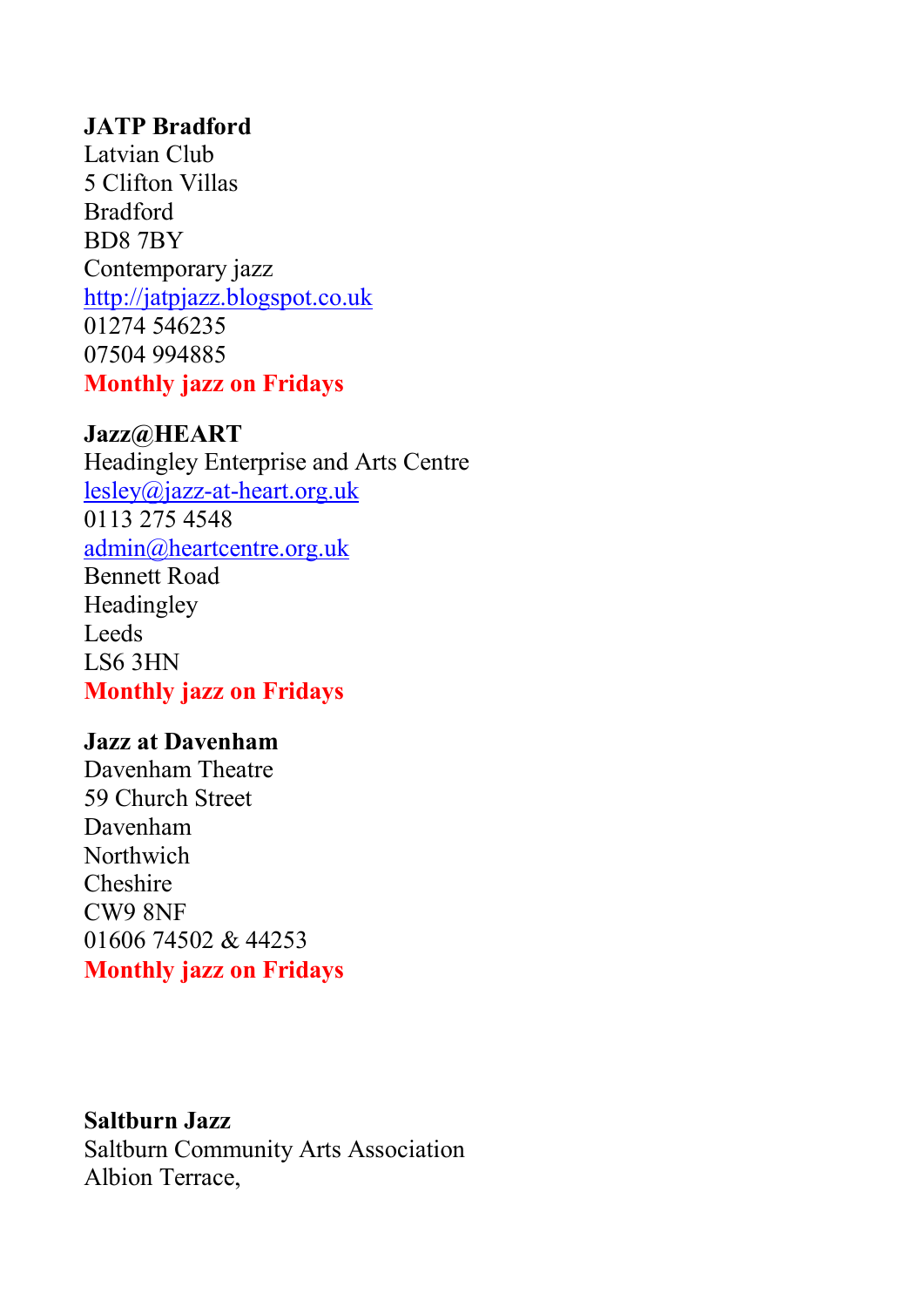Saltburn-by-the-Sea, Yorkshire TS12 1JW [www.saltburnarts.co.uk/saltburnjazz](https://www.saltburnarts.co.uk/saltburnjazz) 01287 624997 **Monthly jazz on Fridays**

# **Sheffield Jazz**

Millennium Hall Polish Centre 520 Ecclesall Road Sheffield S11 8PY Paul Thomas [www.sheffieldjazz.org.uk](https://www.sheffieldjazz.org.uk/) 0114 273 8678 [sheffield.jazz@blueyonder.co.uk](javascript:;) **Jazz every Friday**

#### **The Domino Club**

7 Grand Arcade Leeds LS1 6PG [www.thedomino.co.uk](https://www.thedomino.co.uk/) Contact Ryan Dewarne: [ryan@thedomino.co.uk](javascript:;) **Jazz on Wednesday, Thursday, and Friday nights**

#### **Wakefield Jazz**

Wakefield Sports Club Eastmoor Road Wakefield WF1 3RR Contemporary jazz [www.wakefieldjazz.org](https://www.wakefieldjazz.org/) **Jazz every Friday**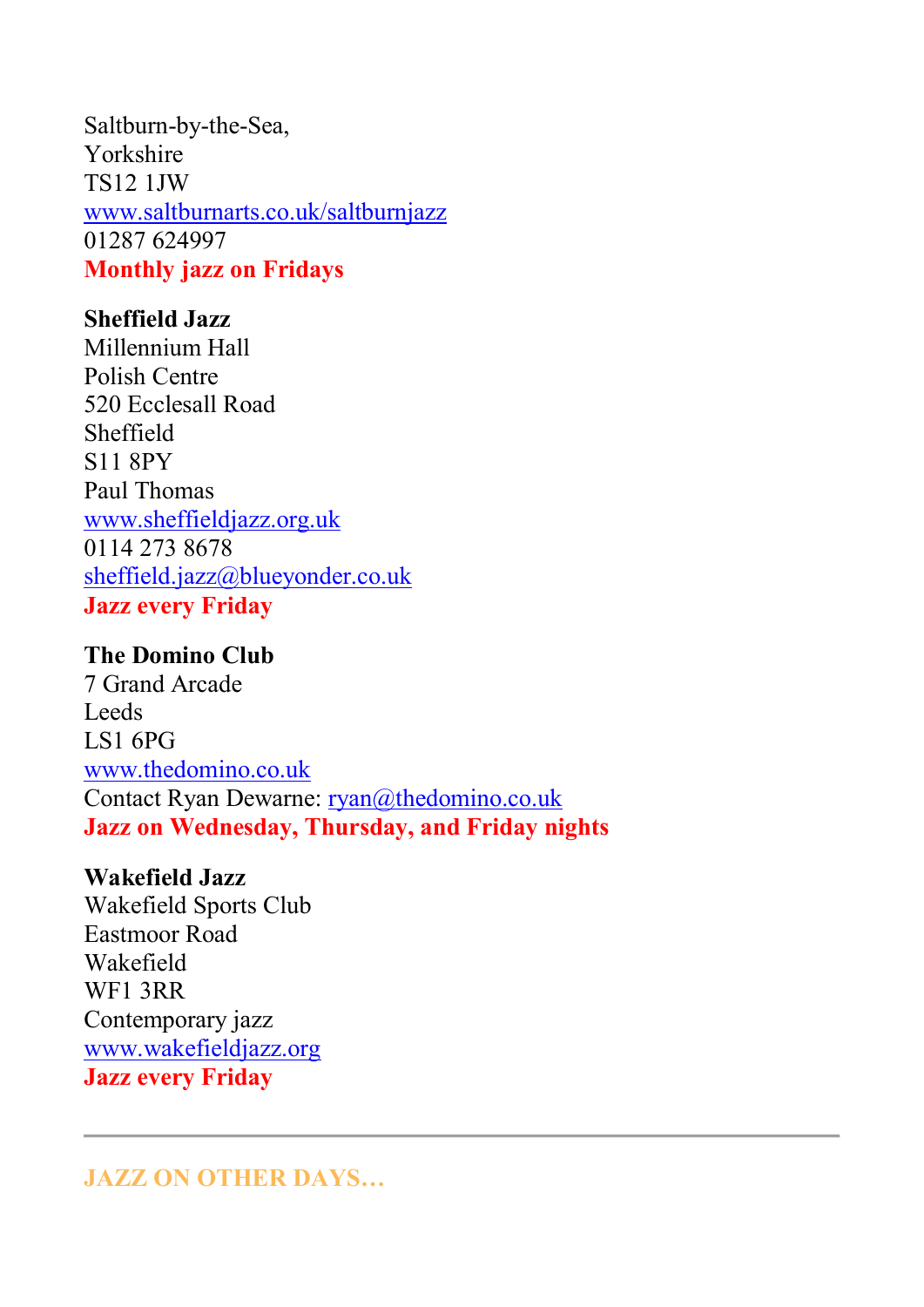# **Band on the Wall**

27 Swan Street The Northern Quarter Manchester M4 5JZ [https://bandonthewall.org](https://bandonthewall.org/) **Regular Jazz Concerts – days vary**

### J**azz at Dean Clough**

Crossley Gallery Dean Clough Mills Halifax West Yorkshire HX3 5AX [www.deanclough.com/arts/music.asp](https://www.deanclough.com/arts/music.asp) 01422 250 250 [info@deanclough.com](javascript:;) **Regular jazz concerts – days vary**

#### **Jazz at the Lit and Phil Newcastle**

23 Westgate Road Newcastle upon Tyne NE1 1SE [www.litandphil.org.uk/events.shtml](https://www.litandphil.org.uk/events.shtml) **Jazz atlunchtimes – days vary**

### **National Centre for Early Music**

St Margaret's Church Walmgate York [www.ncem.co.uk](https://www.ncem.co.uk/) 01904 658338 (Box office) [boxoffice@ncem.co.uk](javascript:;) **Jazz two weekends a year in May and November**

# **The Venue**

Leeds College of Music www.lcm.ac.uk